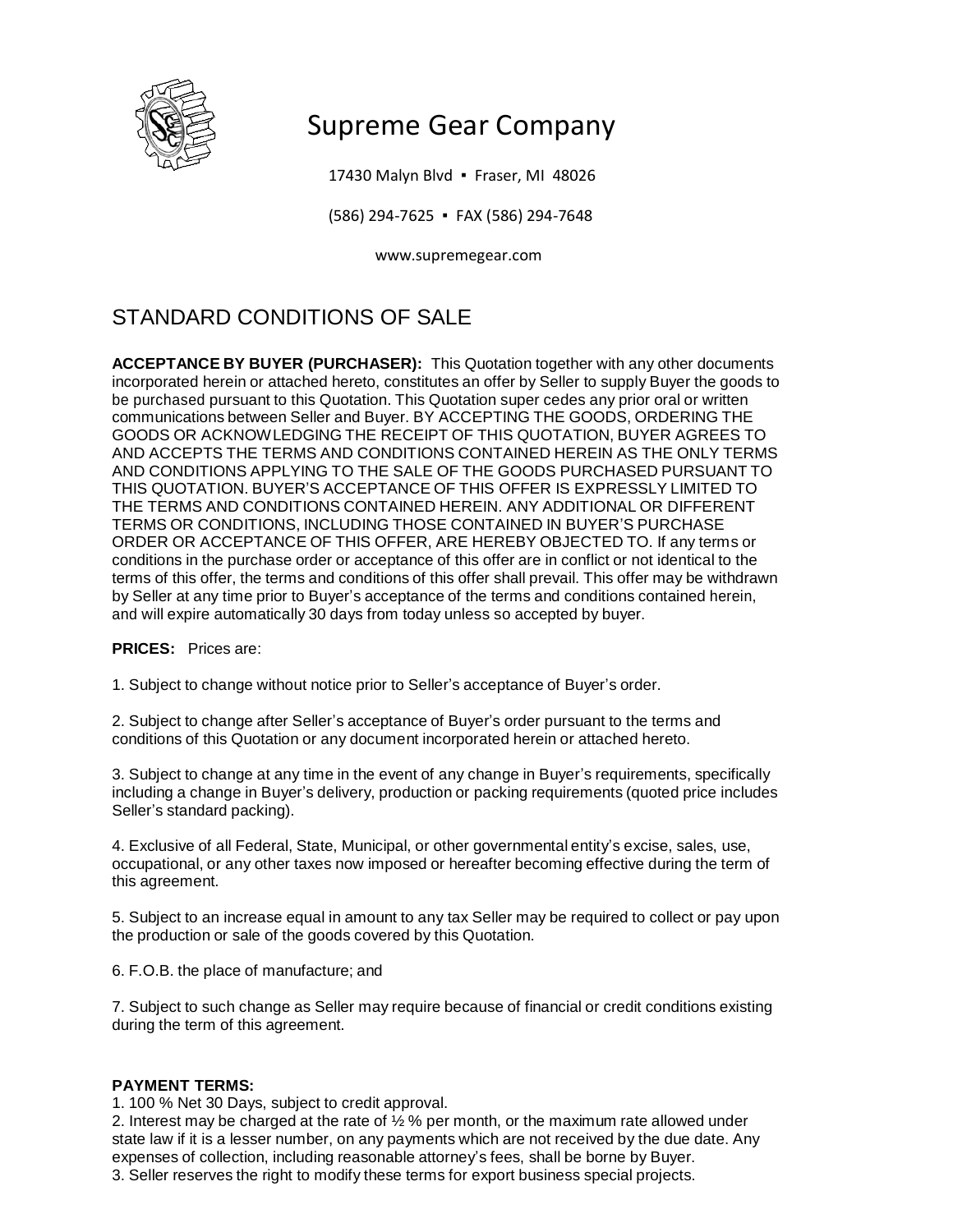#### **SHIPPING DATE:**

1. The shipping date(s) specified in this Quotation is approximate only and may be affected by prior sales or circumstances beyond Seller's control.

2. The final shipping date(s) will be computed after Seller has received all the data it requires the manufacture or engineer the goods for Buyer or after Seller accepts Buyer's order, whichever is later.

3. Every effort will be made to effect shipment within the time stated. However, Seller shall not be liable for any damages resulting directly or indirectly from delays in the manufacture, shipping, or delivery of goods caused by fire, flood, war, or riot, embargo, strikes, acts of God, acts of civil or military authorities, civil strife or insurrection, transportationdelay, whether at place of manufacture or elsewhere, fuel, power, or other energy or material shortages, or from delay by reason of any rule, regulation or order of any governmentalauthority, or from other causes beyond Seller's control. In the event of such delay, the shipping date shall be extended for a reasonable length of time, but not less than the time actually lost by reason of the delay.

4. Any changes in Buyer's requirements will require the confirmation or revision of the shipping date(s)

5. IN NO EVENT SHALL SELLER BE LIABLE FOR ANY INCIDENTAL OR CONSEQUENTIAL DAMAGES OCCASIONED BY DELAYS, WHETHER OR NOT BEYOND SELLER'S CONTROL.

**DELIVERY:** All goods shall be shipped F.O.B. the place of manufacture. Seller shall have the right to select the carrier unless the carrier is designated by Buyer. Upon Seller's deliveryof the goods to the carrier, the carrier shall be deemed to by the agent of Buyer and all risk of loss shall thereafter be on Buyer.

#### **WARRANTY:**

1. Seller warrants, if the product or parts covered by this quotation prove to have defects in material or workmanship which are not commerciallyacceptable during a period of one year from the date of shipment by Seller, under normal conditions (in Buyer's plant), as determined by an inspection by Seller, that Seller will furnish a replacement part to Buyer provided that Buyer promptly sends Seller notice of the defect and establishes that the product has been properly installed, maintained and operated within the limits of rated and normal usage. The liability of Seller under this warranty or for any loss or damage to the goods whether the claim is based on contract or negligence, shall not in any case exceed the purchase price of the goods and upon the expiration of the warranty period all such liability shall terminate. The foregoing shall constitute the exclusive remedy of Buyer and the exclusive liability of the Seller.

2. The terms of this warranty do not in any way extend to any product or part thereof covered under this Quotation which (1) has a life, under normal usage, inherently shorter than the (time period) indicated above; (2) is deemed perishable by Seller, (3) Was not manufactured by Seller or an affiliate of Seller, or (4) is manufactured by Seller to Buyer's design.

3. This warranty shall be void, and Seller shall not be liable for any breach of warranty, if the product or parts covered by this Quotation shall have been prepared or altered by persons other than Seller, unless expressly authorized by Seller in writing.

4. THE FOREGOING WARRANTY IS EXCLUSIVE AND IS IN LIEU OF ALL OTHER WARRANTIES EXPRESSED OR IMPLIED. THERE ARE NO WARRANTIES WHICH EXTEND BEYOND THE DESCRIPTION ON THE FACE HEREOF. ALL IMPLIED WARRANTIES OF MERCHANTABILITYAND FITNESS FOR A PARTICULAR PURPOSE ARE HEREBY DISCLAIMED BY SELLER AND ARE EXCLUDED FROM THIS AGREEMENT. SELLER SHALL NOT BE LIABLE FOR ANY INCIDENTAL OR CONSEQUENTIAL DAMAGES RESULTING FROM ANY BREACH OF WARRANTY.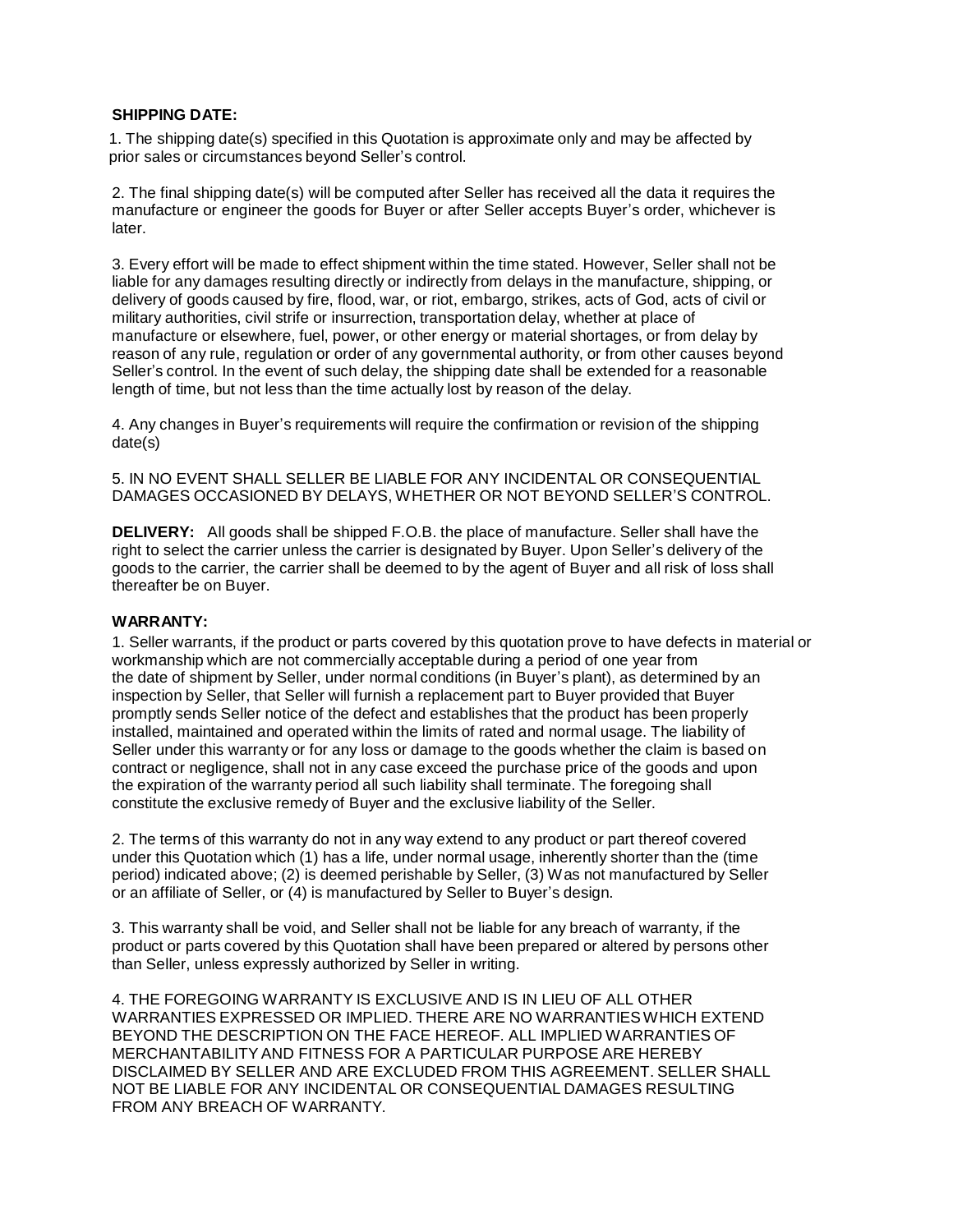5. All defective parts which are replaced pursuant to this warranty must be returned to Seller within 15 days after they are rejected, otherwise Buyer will be charged the full sales price for these parts.

#### **LIMITATION OF LIABILITY**

1. BUYER'S EXCLUSIVE REMEDY FOR BREACH OF WARRANTY SHALL BE REPAIR OR REPLACEMENT OF DEFECTIVE GOOD, provided, however, if the goods are incapable of being repaired or replaced. Buyer's exclusive remedy shall be moneydamages, but such damages shall not exceed the purchase price of the goods.

2. Any claim for breach of Seller's warranty must be in writing addressed to Seller and must set forth the alleged defect in sufficient detail to permit its easy identification by Seller. All breach of warranty claims must be made within one year of shipment of the goods by Seller. Any breach of warranty claim not made within one year of shipment of the goods by Seller will not be honored by Seller and will be of no force and effect.

3. No claim will be allowed for cost of rough or machined blanks furnished by Buyer when the same are damaged or spoiled during heat-treat and / or machining operations.

4. Seller's liability on any claim of any kind, including negligence, for any loss or damage arising out of, connected with, or resulting from this Quotation, or from the performance or breach out of, connected with, or resulting from this Quotation, or from the performance or breach thereof, or from the design, manufacture, sale, delivery, resale, installation, technical direction of installation, inspection, repair, operation, or use of any equipment covered by or furnished under this Quotation shall in no case (except as provided in the paragraph entitled Property and Patent rights) exceed the purchase price allocable to the goods and shall terminate one year after the equipment has been installed.

5. Buyer acknowledges that Seller has no control over, and is and is not responsible for the manner in which the products will be used or otherwise be dealt with by the Buyer. The Buyer therefore agrees to assume all responsibility for any and all sums which the Seller and/or the Buyer becomes obligated to pay because; of bodily injury or property damage caused by or resulting directly or indirectly from the installation, maintenance, use, or operation of the products, or the failure of the products to comply with any state laws or regulations. Buyer shall indemnifyand hold Seller harmless from and against any and all actions, claims or demands arising out of or in any way connected with the installation, maintenance, use, or operation, of the products, or the design, construction or composition of any item or items made or handled by the products supplied hereunder, including any such actions, claims and demands based in whole or in part on the default or negligence of the Seller.

IN NO EVENT, WHETHER AS A RESULT OF BREACH OF CONTRACT OR WARRANTY OR ALLEGED NEGLIGENCE, SHALL SELLER BE LIABLE FOR INCIDENTAL OR CONSEQUENTIAL DAMAGES INCLUDING, BUT NOT LIMITED TO, LOSS OF PROFITS OR REVENUE, LOSS OF USE OF THE EQUIPMENT OR ANY ASSOCIATED EQUIPMENT, COST OF CAPITAL, COST OF SUBSTITUTE EQUIPMENT, FACILITIES OR SERVICES, DOWNTIME, COSTS, OR CLAIMS OF CUSTOMERS OF BUYER FOR SUCH DAMAGES.

#### **DEVELOPMENT, DRAWING, PATTERN, AND/OR TOOL CHARGES:**

Development, Drawing Pattern, and/or Tool Charges quoted represent the buyer's proportionate cost thereof and it is expressly understood that such Drawings, Patterns, and/or Tools shall remain the propertyof Seller, unless otherwise agreed in writing. Seller shall not be liable for loss by fire of Buyer's Patterns and/or Tools or other Property within its possession.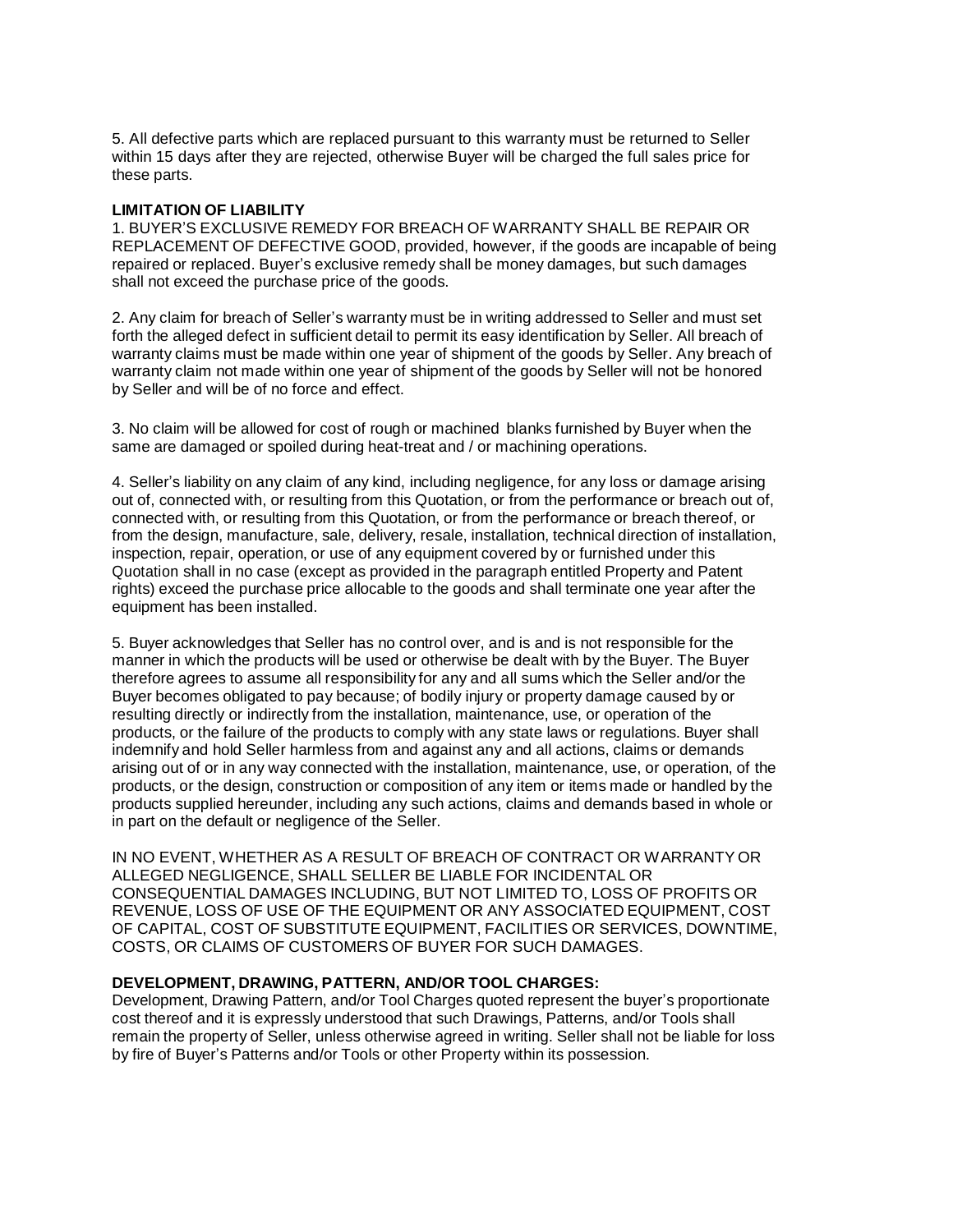#### **PROPERTY AND PATENT RIGHTS:**

Seller retains for itself any and all property rights in and to all designs, inventions, and improvements, pertaining to any goods designed in connection with the Quotation and to all Patents, trademarks, copyrights, and related industrial property rights arising out of the work done in connection therewith. The Buyer expressly agrees that it will not assert any rights to property rights retained herein by Seller.

Seller will indemnify Buyer from any suit or proceeding against Buyer based on a claim that any goods, or part thereof, furnished under this Quotation constitutes an infringement of a patent of the United States covering a new machine or any new and useful improvement thereof, if notified promptlyand in writing and given authority, information and assistance (at Seller's expense) for the defense of same, and Seller shall pay all damagesand costs, if any, awarded therein against Buyer. The preceding sentence shall not apply to any goods, or part thereof, manufactured to Buyer's design specifications. As to such goods, Seller assumes no liability arising out of the infringement and Buyer shall indemnifyand hold Seller harmless from any liability arising out of the infringement of any patent in the manufacture, sale, or use of any product described in Buyer's specifications.

### **RESERVATION OF RIGHTS WITH RESPECT TO SELLER'S OTHER PRODUCTS:**

Seller reserves the right to make improvementsand changes in design upon its products without any obligation to make such changes or improvements upon the goods that are the subject of this Quotation or on goods previously manufactured and sold by it.

**LIMITATIONS OF ACTIONS:** Any statute or law to the contrary notwithstanding, any action to recover for any loss or damage arising out of, connected with, or resulting from this Quotation, or from the performance or breach thereof must be commenced within a one year period after the cause of action accrues to Buyer, unless otherwise extended by Seller in writing. It is expressly agreed that there are no warrantiesof future performance pertaining to the goods that are the subject of this Quotation that would extend such one year period of limitation.

**CANCELLATION:** In the event Buyer requests Seller to stop work on or cancel the order or any part thereof, cancellation charges shall be paid Seller as follows:

1. Any work that has been completed or is scheduled to be completed within 30 days of the date Buyer notifies Seller, in writing to stop work or to cancel shall be invoiced to and be paid in full by Buyer.

2. Buyer must pay the actual costs and overhead expenses, plus 20%, for work in process not covered by Item 1, and any materials and supplies procured or for which commitments have been made by Seller in connection with Buyer's order.

3. Buyer shall promptly instruct Seller as to the disposition of the product and Seller shall, if requested, hold the product for Buyer's account for a reasonable period of time. All costs of storage, insurance, handling, boxing, and or any other costs in connection with such storage shall be borne by Buyer.

In the event of cancellation, Seller shall also be entitled to all applicable remedies under the Uniform Commercial Code or other applicable law. If a separate Cancellation Agreement was agreed to between the Seller and Buyer that applies to this order, those cancellation charges will also be borne by Buyer. If Buyer is covered by its own Cancellation Agreement for work arising out of, connected with, or resulting from this Quotation, or under which an order was issued to Seller, then Seller shall assume full beneficiary status equal to Buyer but not less status previously asserted and covered within this Agreement.

**ASSIGNMENT:** Any assignment by Buyer of the rights of this Quotation, without the prior written consent of Seller, shall be void.

**APPLICABLE LAW:** This Quotation, and the rights, obligations, and liabilities of the parties, shall be construed pursuant to the laws of the State of Michigan.